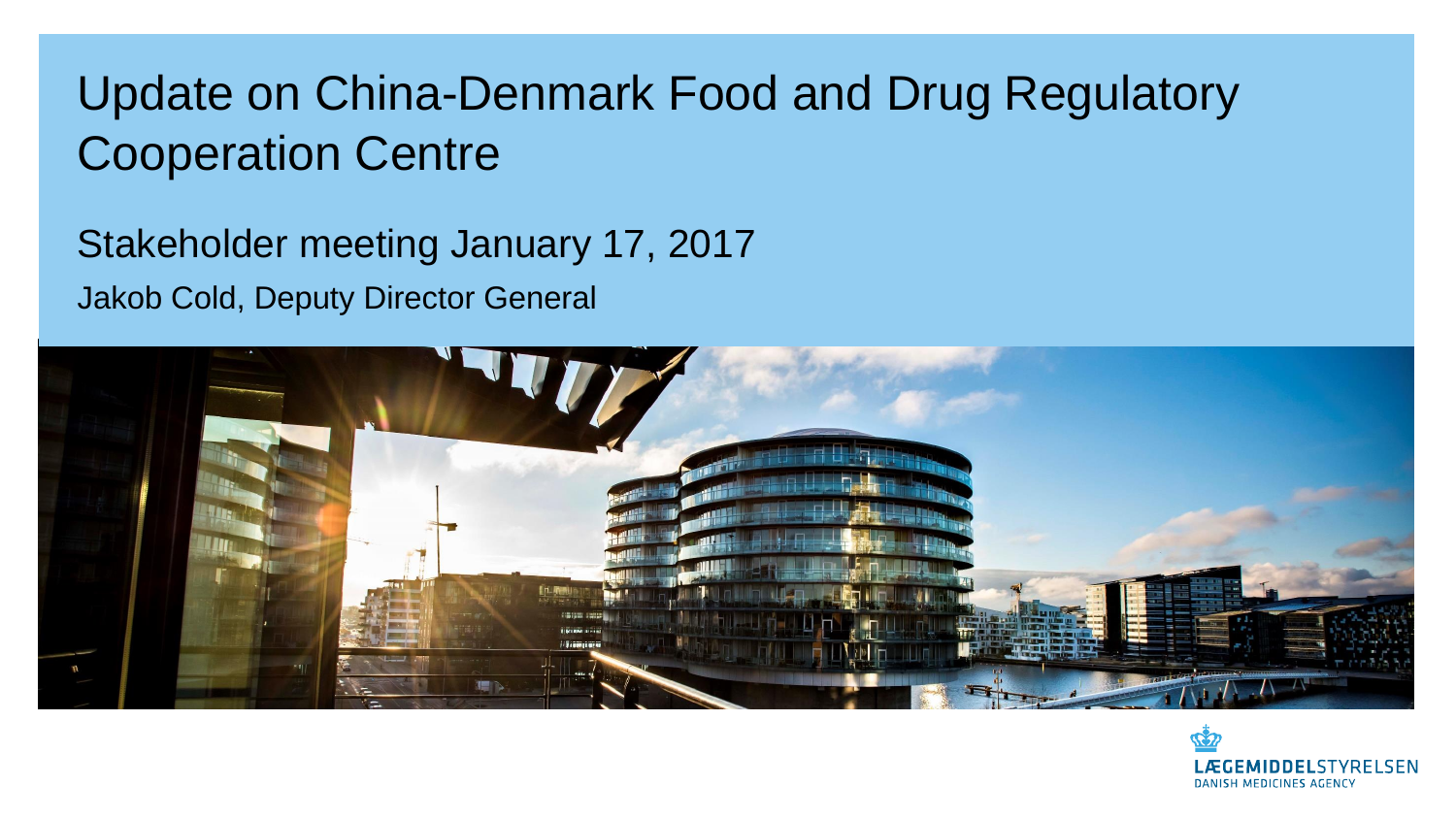## Status on MoU

- ‒ Awaits signature of MoU
- ‒ State Visit December 2016 cancelled
- ‒ Works towards signature before end Q2 2017
- ‒ Cooperation can be initated under existing MoU between CFDA and DKMA

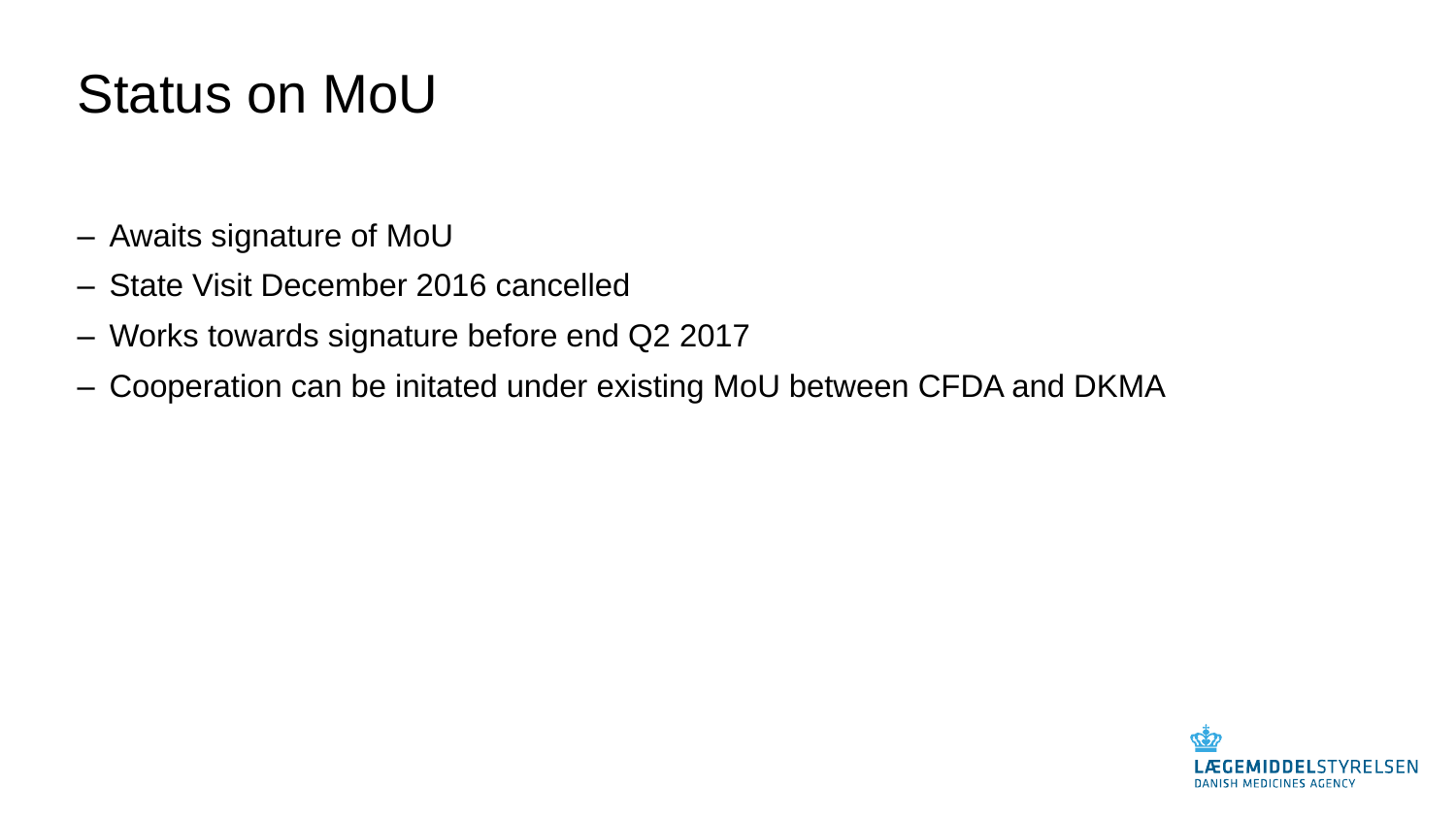#### Expressed Chinese Motives

- ‒ Develop regulatory competences
- ‒ Build up case handling capacity reducing massive backlogs (+ 1.000 assessors)
- ‒ Review historical approved medicines after more historical criteria
- ‒ Qualify procedures for clinical trials and stimulate innovation
- ‒ Using Denmark as platform for insight in European (and US-American) procedures
- ‒ Share approaches to new or even disruptive technologies (3D print, big data, precision medicine etc.)

DK as such without geopolitical agenda in the East

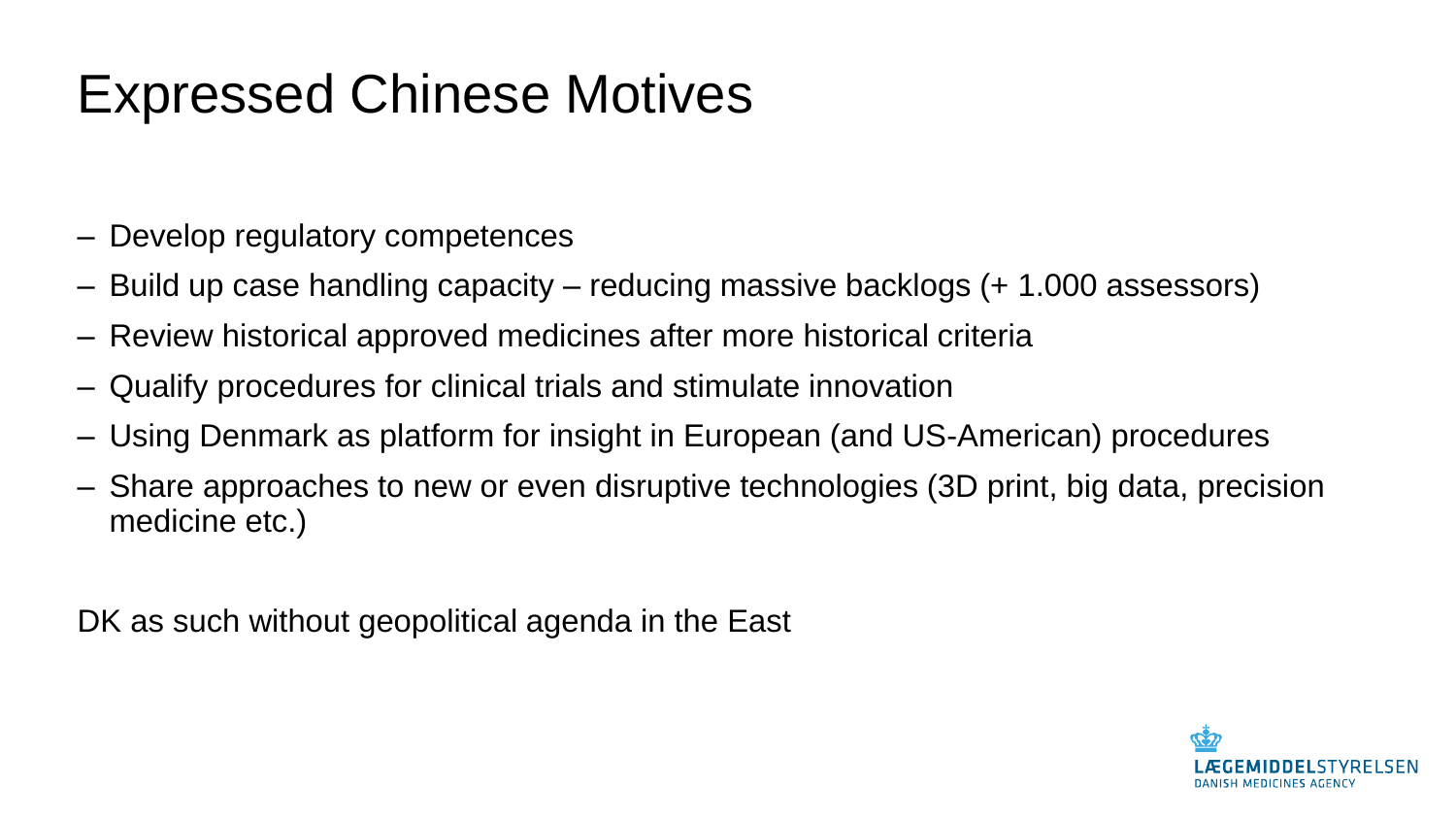## Context from a Danish regulatory point of view

- ‒ Chinese ambition to climb higher in the global value chain
- ‒ Efficient providing of health services as fundamental deal between state and people
- ‒ Fierce willingness to fight incompetence, fraud and impartiality
- ‒ Wish for higher transparency
- ‒ Some uncertainty (also to be observed in other complex countries) regarding to
	- Who is the authoritative competent agency?
	- Which procedure should be followed?
	- What are the exact criteria?
	- How to have a dialogue between competent authority and a private company?

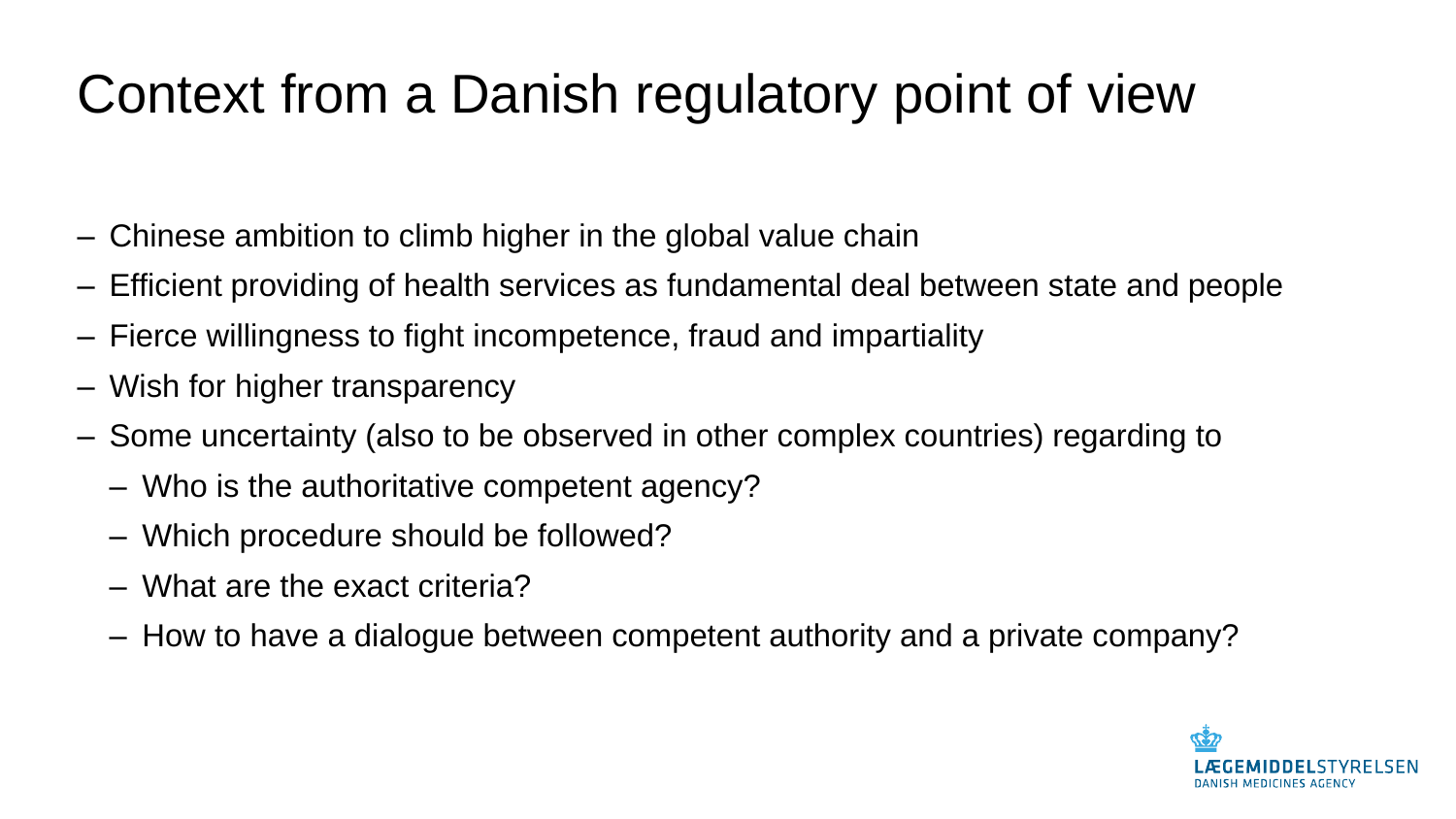### Strategic areas of cooperation

- ‒ Information exchange and best practice sharing on the development and implementation of drug regulation and standards
- ‒ Licensing and authorisation procedures for drug (including medical devices etc)
- ‒ Market surveillance, inspections, safety reporting and drug recalling
- ‒ Guidelines, laboratory testing, control procedures, accreditations
- ‒ Quality management and personnel training

Other scientific and technical exchange related to regulatory science and other activities of mutual interest

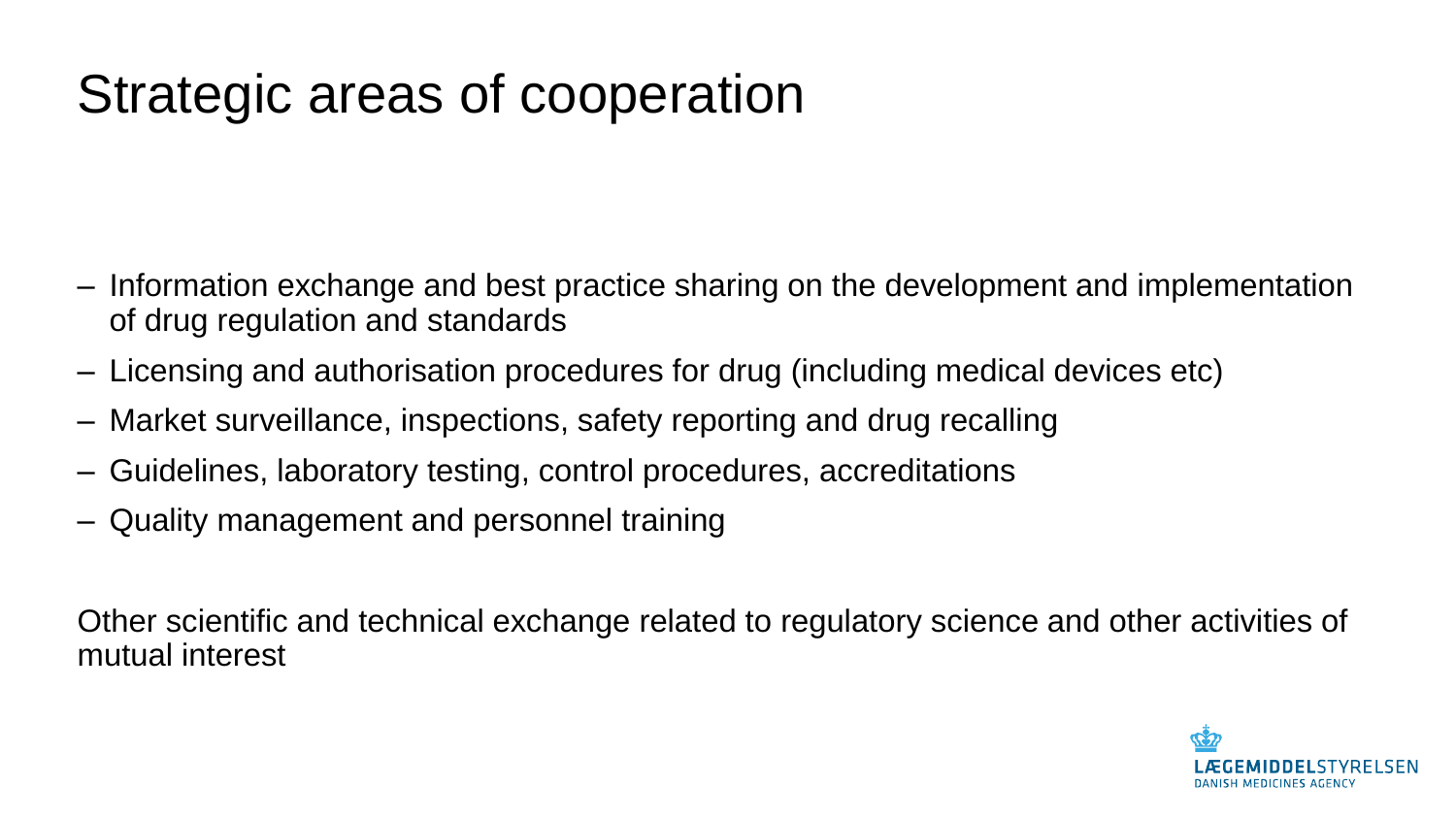#### Modes of cooperation

- ‒ Exchange of information on policies, laws and regulations
- ‒ Joint seminars, workshops, virtual meetings and technical training
- ‒ Exchange visits at both regulatory and technical levels
- ‒ Longer internships
- ‒ Other cooperation modes to be agreed by the parties